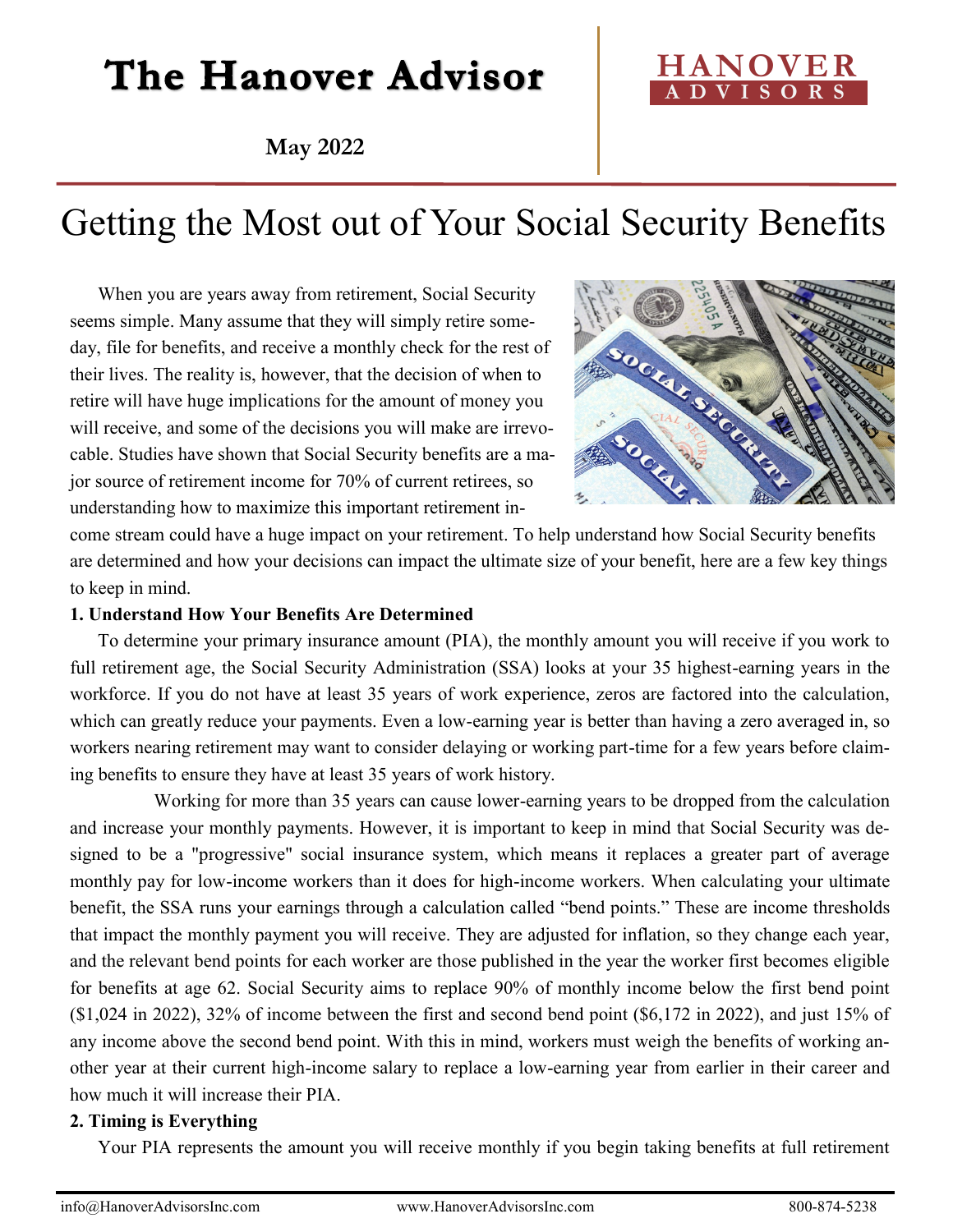



age, which, depending on when you were born, will be between age 66 and 67. Workers can begin claiming Social Security benefits as early as age 62, but doing so will result in monthly payments that are 25%-30% smaller, depending on their full retirement age. Workers can also delay claiming benefits past full retirement age, accruing delayed retirement credits that will boost your monthly benefit by 8% for each year you delay until age 70. Past age 70, there is no additional incentive to delay starting your payments.

#### **3. Consider Optimization, not Maximization**

With the above information, there are clear cut things that workers can do to ensure they receive the largest monthly benefit possible, such as delaying retirement and ensuring at least 35 years of work history. However, the goal should not necessarily be to maximize your monthly benefit, but to optimize the total benefits you will receive over the course of your life. The most effective Social Security claiming strategy for you will depend on how long you expect to live. If you have major health problems or family history of lower life expectancy, it can make sense to claim benefits as soon as possible. If you are in good health and have parents who lived into their 90s, then it may make sense to delay claiming your benefits in order to receive a higher Social Security payment in your 70s, 80s and beyond.

To determine the best course of action, workers should consider the break-even point of claiming early, at full retirement age, or delaying. Suppose that you are on track to receive an estimated \$1,500 per month when you begin claiming at age 67. If you started claiming at age 62, your monthly benefit would be reduced by 30% to \$1,050 per month. So, between the ages of 62 and 67, you would receive approximately \$63,000 in benefits (\$1,050 for 60 months).

If you waited until age 67, you give up that initial \$63,000, but would receive an additional \$450 per month. At this rate, it would take 140 months to make up for the money you would forego by waiting to claim benefits, and around the time you reach age 78 and 8 months, you would reach the break-even point when the cumulative benefits received by waiting to 67 surpass the amount you would have received if starting at 62. If you expect to live well past your break-even point, delaying makes sense, but if you do not anticipate living beyond that point, it makes more sense to begin claiming early, even if it reduces your monthly benefit. You can similarly calculate the break-even point of delaying retirement to increase your benefits to help determine the best course of action.

#### **4. Married Couples Have More Options**

For married couples, Social Security optimization can be much more complicated because it involves accounting for two people's earnings and benefits, as well as the likelihood that one spouse will outlive the other. Spouses are not only entitled to their own benefits based on their personal work history, but they also may be eligible for additional money when the spousal benefit is factored in. The spousal benefit equals 50% of the higher-earning spouse's benefit if the lower-earning spouse takes it at full retirement age. The amount is reduced when taken early, and you cannot claim the spousal benefit until your spouse begins taking Social Security. To be clear, you do not get to take two benefits. Instead, the SSA increases your benefit to equal half of your spouse's if the one based on your own work history is smaller.

When one member of a retired married couple passes away, the surviving spouse can inherit the deceased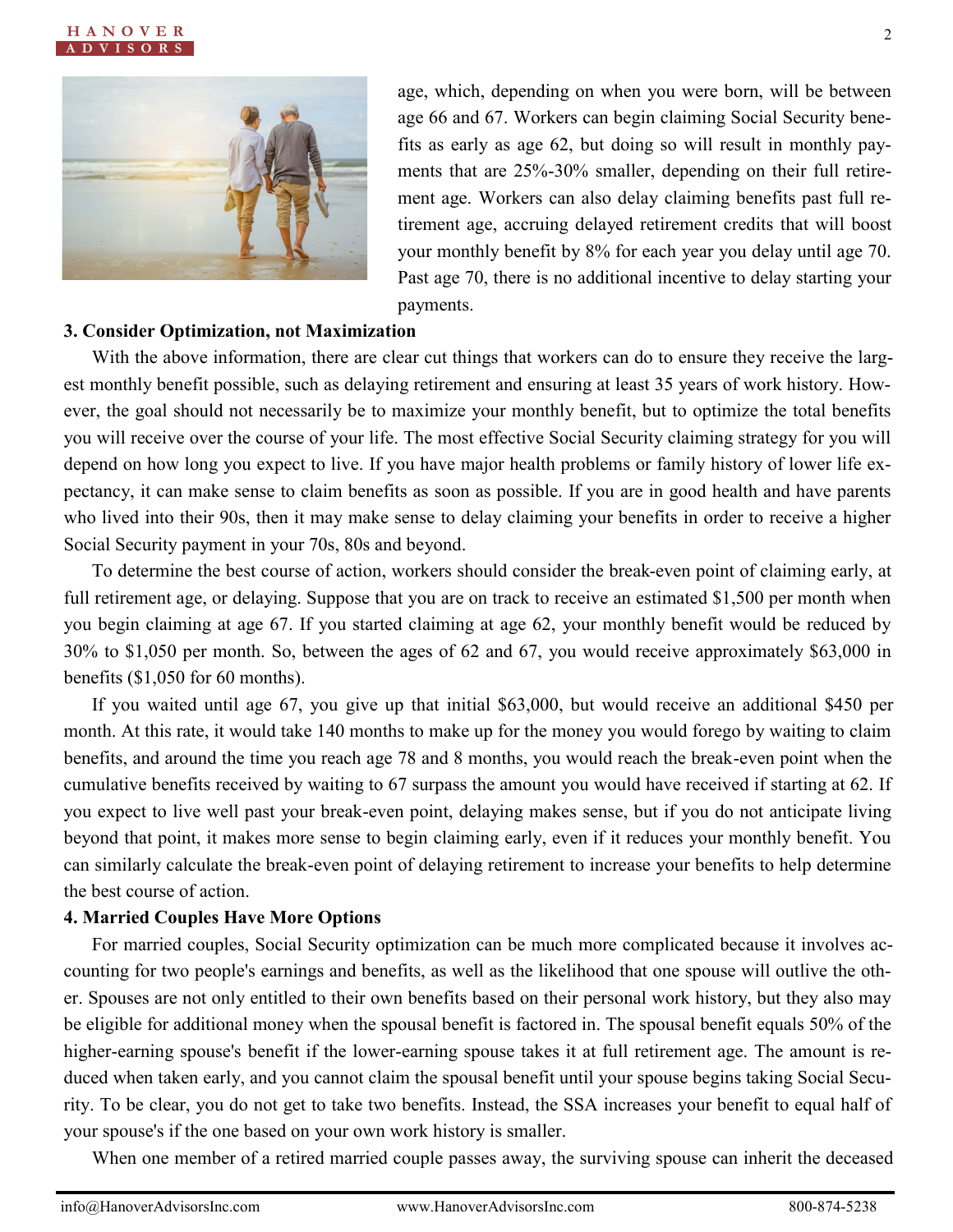spouse's Social Security payment if that amount is higher than his or her current monthly payment. Married couples can increase the Social Security benefit that the surviving spouse will receive by having the higher earner delay claiming Social Security.

#### **5. Have a Plan**

There are dozens of factors to consider when deciding when to claim Social Security benefits. Issues like life expectancy, work history, income requirements during retirement, and the need to look after a spouse can have huge implica-



tions on the decision. Claiming too soon could result in a lower benefit and diminished quality of life during retirement but delaying too long could result in a lower cumulative payout, meaning that you will have spent years paying into a system that you will barely benefit from. There is some degree of flexibility if you decide to claim early then change your mind. You can withdraw or suspend your benefits, but this is not always an option and could require you to pay back the benefits you have received. If you realize that you have waited too long to start benefits, there is no recourse.

With such an important decision, it is key that you have a plan. The SSA offers some basic tools to help calculate your expected benefits, but SSA employees are not allowed to give financial advice. For this reason, it is important to work with a trusted financial adviser who can help you optimize your Social Security benefits. Hanover Advisors can not only help determine the best course of action for when you and your spouse should begin claiming benefits, but work with you to integrate your Social Security benefits into a holistic financial plan that can be supplemented by different income streams like an investment portfolio.

## Lowering Your Tax Bill with Dynamic Tax Harvesting

When it comes to investing, what you keep is more important than what you make, and even stellar returns can be greatly diminished when your tax bill comes due. Because capital gains taxes can be so detrimental, most savvy investors and advisors engage in what is known as tax-loss harvesting. Tax-loss harvesting is the process of selling a security in a taxable account for a capital loss to offset capital gains. Selling an individual stock or mutual fund for less than you paid for it allows you to realize a capital loss to offset capital gains, either in the current year or in future years.

For many investors and advisors, tax harvesting is an exercise addressed just before the year ends. While this might be easier from a calendar planning perspective, investors may be missing other, more attractive opportunities throughout the year and doing themselves a disservice by waiting until the year's end. Since 1926, the U.S. stock market's calendar returns, based on the S&P 500 Index, have been positive more than 70% of the time. Over the past 70 years, November has been the single-best stock market month and December has been the third best, according to FactSet data. This means that by waiting until November or December to look for tax harvesting opportunities, investors may be limiting themselves to the two of the worst months for losses.

A smarter move is to engage in dynamic tax harvesting throughout the year. By regularly looking for opportunities to realize losses, investors can take advantage of the volatile ups and downs of the market to offset their future tax bill. For some investors, regular loss harvesting can be a psychological hurdle. Selling an asset for less than you paid for it can be difficult, regardless of the later tax benefits, but through strategic asset

#### **H A N O V E R A D V I S O R S**